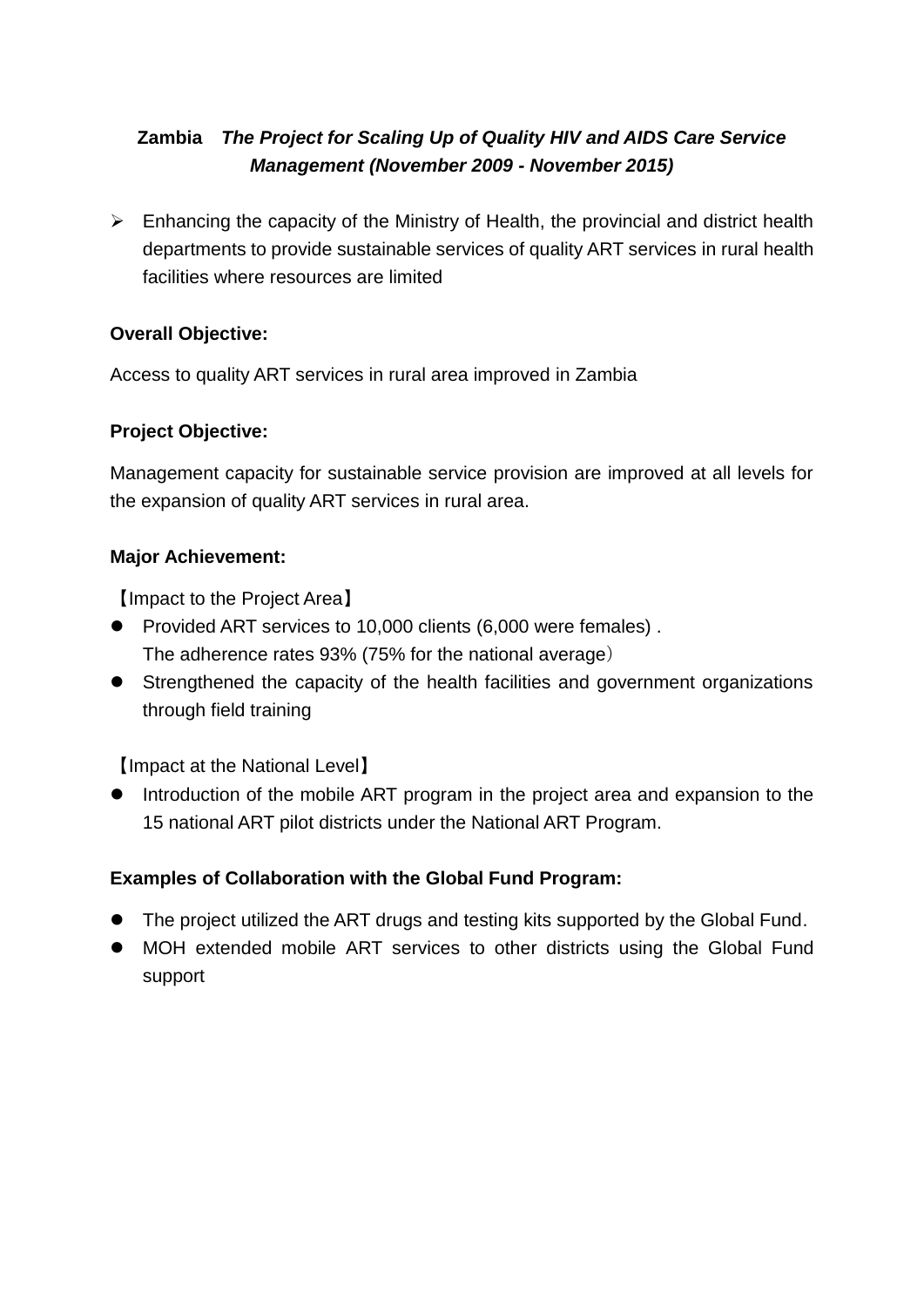

An increase in the number of the ART clients in the 4 districts supported by the project (The project supported 4 districts out of 15 pilot districts under the National ART Program)



The mobile ART team of the district hospital providing the HIV/AIDS services in the rural health center



The staff of the district hospital and health center checking the client information



The mobile ART team visiting the rural health center



A family waiting for the ART service in the nearby health center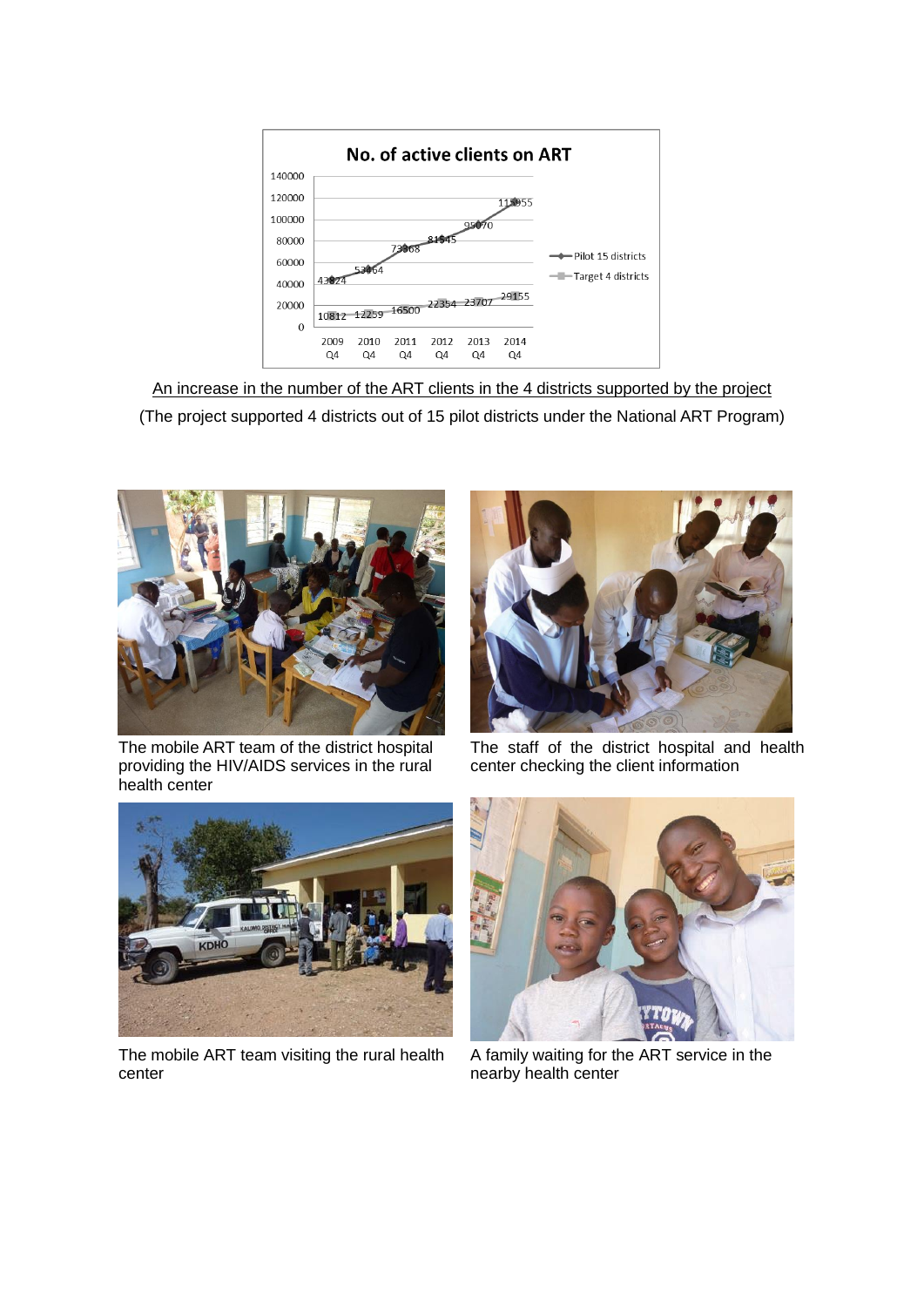# *Afghanistan Tuberculosis Control Project in Afghanistan Phase 3 (October 2015~September 2018)*

- $\triangleright$  TB services focusing on socially vulnerable people, such as females, refugees and the poor living in urban areas
- ▶ Multi-Drug Resistance Tuberculosis (MDR-TB) treatment
- $\triangleright$  Introduction of the Japanese innovative technology

# Overall Goal:

To implement the National TB Control Program in line with the international standard

# Project Goal:

The system for the National TB Control Program (NTP) in line with the international standard is established to tackle the important change in Afghanistan's TB control

## **Expected Outcomes:**

- Management capacity of the NTP to properly manage Multi-Drug Resistance Tuberculosis (MDR-TB) improved
- Preventive measures to reduce the TB burden among women strengthened
- Sustainability of the TB Control Program implemented by NTP increased

### **Introduction of the Japanese innovative technology:**

In cooperation with Japanese private companies, introduction of the Japanese innovative technology as a package covering from diagnosis to treatment (i.e., Eiken Chemical Co., Ltd. "TB-LAMP", Nipro Corporation " Genoscholar ", Otsuka Pharmaceutical Co., Ltd. " Delamanid ")

# **Examples of Collaboration with the Global Fund Program:**

- JICA Afghanistan Office acted as Principle Recipient (PR) of GFATM Round10 program (GFATM R10) from April 2012 to March 2014 and JICA also supported the capacity building of NTP's financial management.
- Requested by the Afghanistan Government, technical assistance to the Global Fund supported program continued.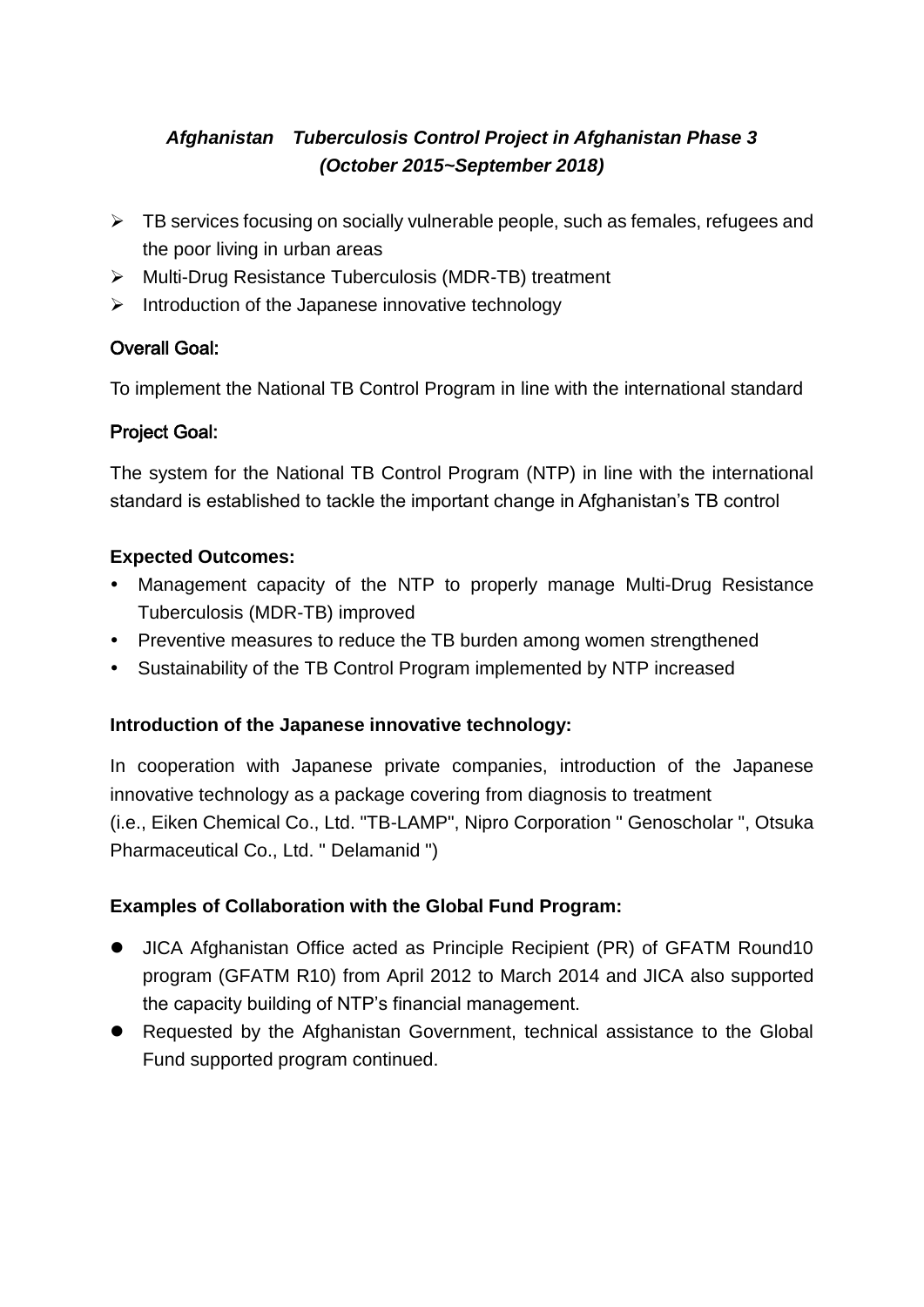

Training for laboratory technicians in National **Tuberculosis Institute**



Conducting smear testing



Patients visiting the **Infectious Disease Hospital**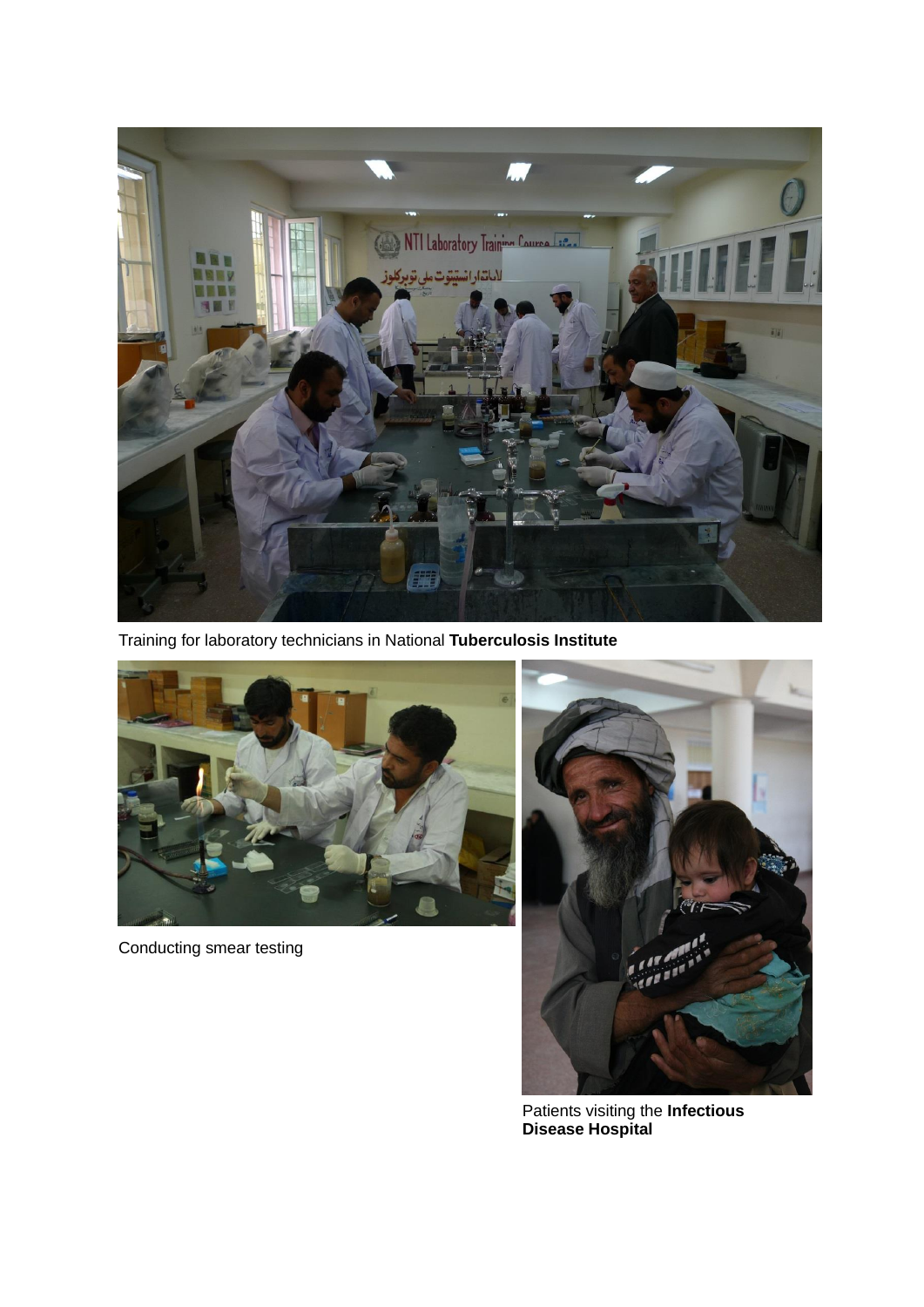# *Myanmar Major Infectious Diseases Control Project Phase 2 (March 2012*~*March 2015)*

- $\triangleright$  Community based malaria control program
- $\triangleright$  Building the mechanism for effective implementation of the malaria control program from the central to the peripheral
- Effort to control of **artemisinin-resistant malaria**

 $\le$  In 2014, the number of Malaria-related deaths was decreased to 92 (1,982 deaths in 2004) in Myanmar. The support for the malaria control continues through "Project for Development of Malaria Control (Interrupting Transmission toward Pre-elimination) Model in Myanmar" (3/2016-3/2020)". The new project supports the country to eliminate malaria infections and strength the health system including supply chain, monitoring and information system. $>$ 

### **Overall Objective:**

To strengthen the National Malaria Control Program (NMCP)

## **Project Objective:**

Implementation/monitoring capability of NMCD (National Malaria Control Program) are enhanced

### **Major Achievements***:*

- Strengthening Myanmar Artemisinin Resistance Containment (MARC)
- Conducting community based malaria control effectively
- Strengthening capability of program management for malaria and other vector borne diseases in different level
- Strengthening NMCP on using outcomes of the Project by other development partners.

### **Examples of Collaboration with the Global Fund Program:**

- The project provided technical assistance for the effective implementation of the large-scale assistance such as the Global Fund
- The JICA office and Japanese project member participated in the CCM (Country Coordinating Mechanism)/TSG (Technical Strategic Group)
- The project supported the Government in developing the proposal (concept note)